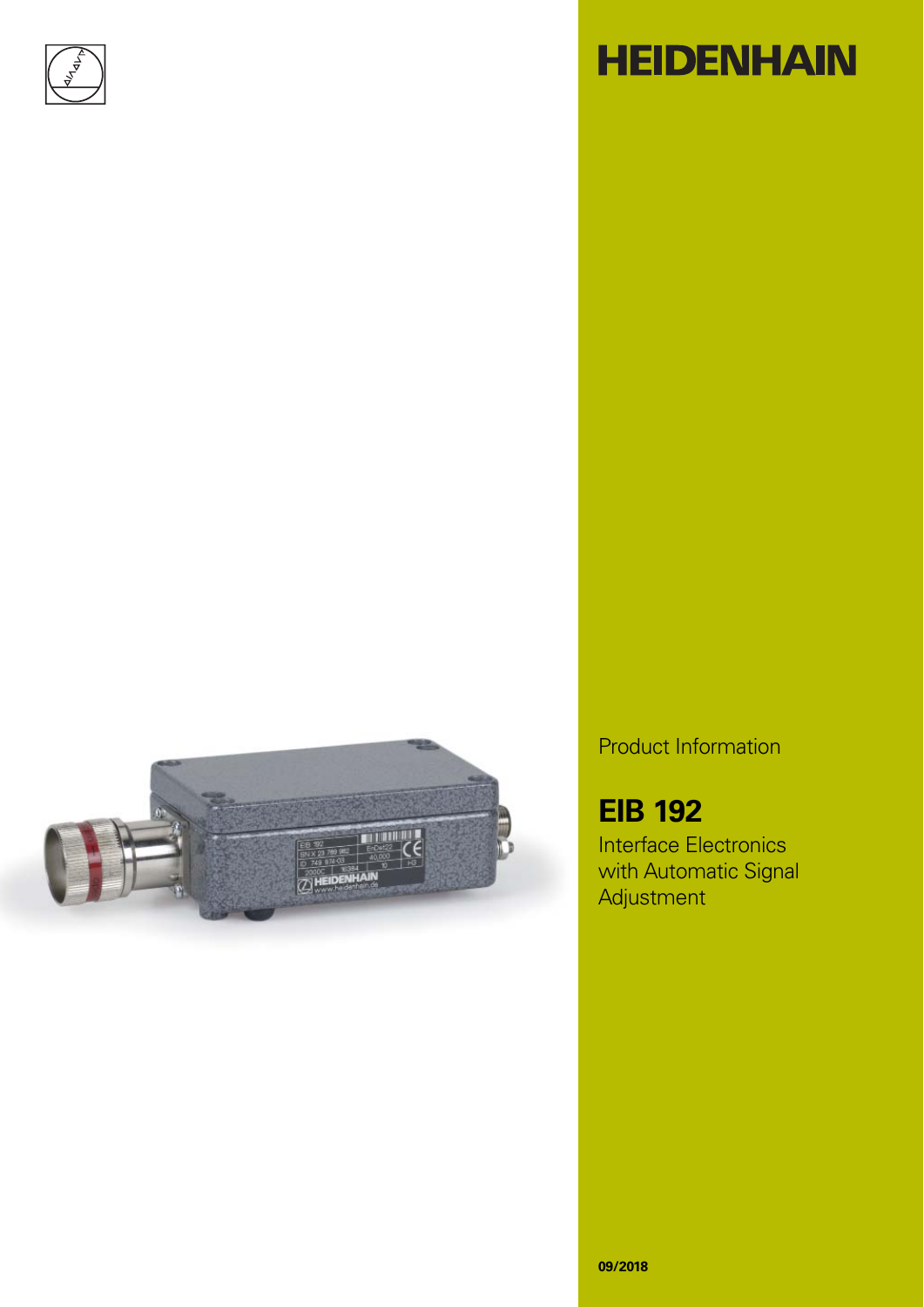### **EIB 192**

Tolerancing ISO 8015<br>ISO 2768 - m H

 $\leq 6$  mm:  $\pm 0.2$  mm

mm Ð⊕

- **Automatic adjustment of encoder signals (offset, phase, amplitude)**
- **Integrated 16 384-fold subdivision**
- **Input: Incremental encoders from HEIDENHAIN**
- **Output: Position values as per EnDat 2.2, Fanuc Serial Interface, or Mitsubishi high speed interface**



**\*)** 2 mounting screws M4 x 16 DIN 912/ISO 4762

| <b>Specifications</b>                                      | <b>EIB 192</b><br>ID 749974-xx                                              | <b>EIB 192F</b><br>ID 807103-xx          | <b>EIB 192M</b><br>ID 824944-xx    |  |  |  |  |
|------------------------------------------------------------|-----------------------------------------------------------------------------|------------------------------------------|------------------------------------|--|--|--|--|
| <b>Input</b>                                               | For HEIDENHAIN encoders                                                     |                                          |                                    |  |  |  |  |
| Interface                                                  | $\sim$ 1 Vss; input frequency $\leq$ 400 kHz                                |                                          |                                    |  |  |  |  |
| Reference mark                                             | One or distance-coded                                                       |                                          |                                    |  |  |  |  |
| Electrical connection                                      | 12-pin M23 flange socket with coupling ring (female)                        |                                          |                                    |  |  |  |  |
| Voltage supply for encoders                                | DC 5V $\pm$ 0.25V (generated from voltage supply for EIB); $\leq$ 150 mA    |                                          |                                    |  |  |  |  |
| Cable length                                               | $\leq 6m$                                                                   |                                          |                                    |  |  |  |  |
| <b>Output</b>                                              |                                                                             |                                          |                                    |  |  |  |  |
| Interface                                                  | EnDat 2.2                                                                   | Fanuc Serial Interface                   | Mitsubishi High Speed<br>Interface |  |  |  |  |
| Ordering designation                                       | EnDat22                                                                     | Fanuc02                                  | Mit02-4                            |  |  |  |  |
| Calculation time t <sub>cal</sub> /Clock frequency         | $\leq 5$ µs/ $\leq 16$ MHz                                                  | $\overline{\phantom{0}}$                 |                                    |  |  |  |  |
| <b>Electrical connection</b>                               | 8-pin M12 flange socket<br>(male)                                           | 17-pin M23 flange socket (male)          |                                    |  |  |  |  |
| Cable length (with HEIDENHAIN cable)                       | $\leq 100 \text{ m}^{1}$                                                    | $\leq 20 \text{ m}^{2}$                  | $\leq 20 \text{ m}^{2}$            |  |  |  |  |
| <b>Subdivision</b>                                         |                                                                             | $\leq$ 16384-fold (depending on encoder) |                                    |  |  |  |  |
| <b>Supply voltage</b>                                      | DC 3.6 V to 14 V                                                            |                                          |                                    |  |  |  |  |
| Power consumption (max.)                                   | 3.6 V: < 2000 mW; 14 V: < 2000 mW (including $I_{Emax}$ = 150 mA)           |                                          |                                    |  |  |  |  |
| Current consumption (typical, without load)                | 5 V: 130 mA + 1.5 $\cdot$ I <sub>Etvp</sub>                                 |                                          |                                    |  |  |  |  |
| <b>Operating temperature</b><br><b>Storage temperature</b> | $0^{\circ}$ C to 70 $^{\circ}$ C<br>-30 °C to 70 °C                         |                                          |                                    |  |  |  |  |
| Vibration 55 Hz to 2000 Hz<br><b>Shock</b> 11 ms           | 100 m/s <sup>2</sup> (EN 60068-2-6)<br>300 m/s <sup>2</sup> (EN 60068-2-27) |                                          |                                    |  |  |  |  |
| <b>Protection EN 60529</b>                                 | <b>IP65</b>                                                                 |                                          |                                    |  |  |  |  |
| <b>Mass</b>                                                | $\approx 0.3$ kg                                                            |                                          |                                    |  |  |  |  |

 $\frac{1}{2}$  Supply voltage at the EIB must be maintained

 $^{2)}$  I<sub>Encoder</sub>  $\leq$  150 mA; greater cable lengths upon request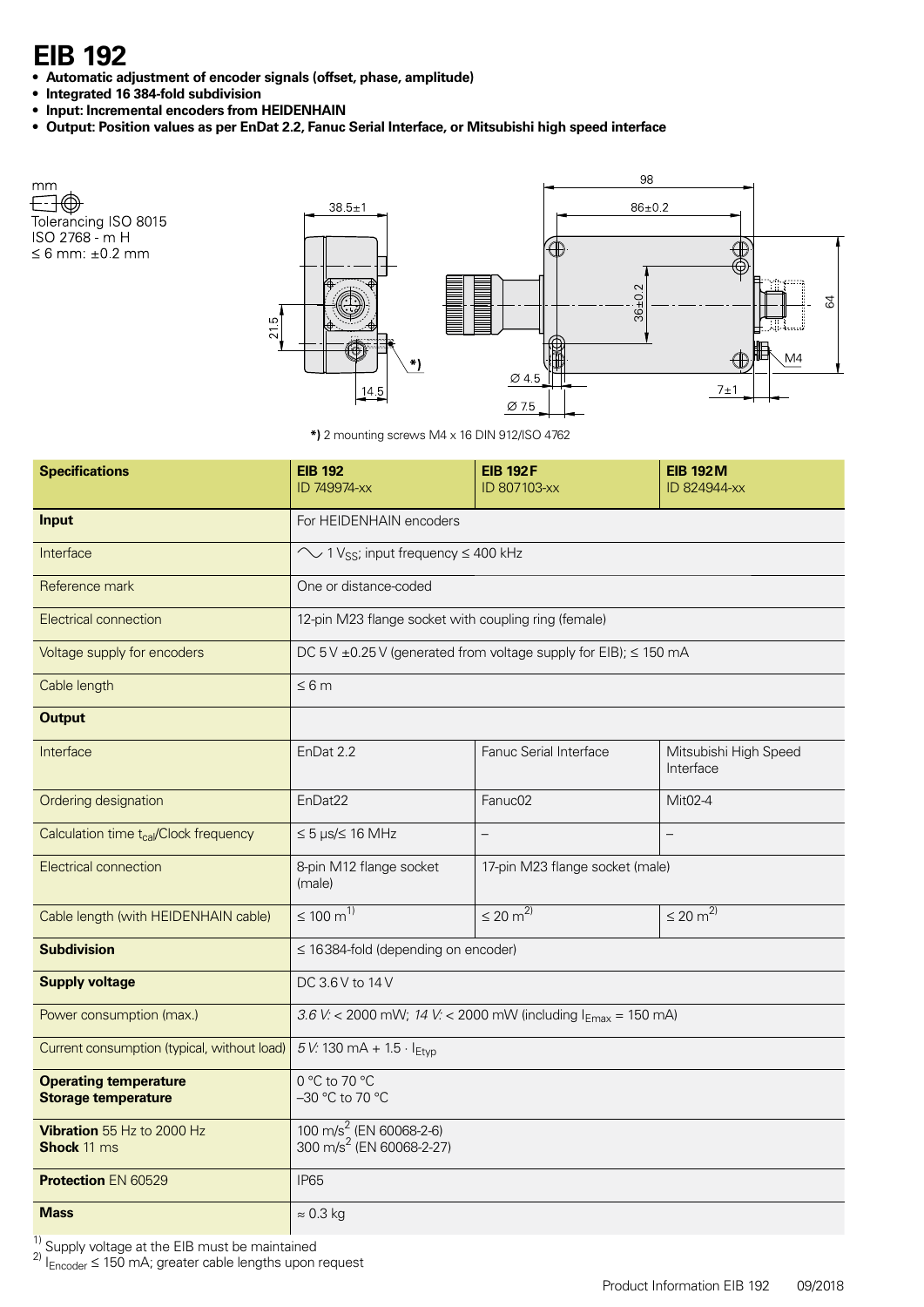### Electrical connection

#### **Pin layout of EIB input**

| 12-pin M23 flange socket<br>$\circ$<br>$\circ$<br>$\begin{pmatrix} 10^{6} \ 3 \ 4 \ 0 \end{pmatrix}$<br>$\frac{12}{6}$<br>Ŧ<br>$\mathfrak{l}_{\circ}^{\circ}$<br>$\frac{5}{6}$ <sup>11</sup> |                 |                     |                 |                     |                     |       |      |       |      |                  |            |            |
|----------------------------------------------------------------------------------------------------------------------------------------------------------------------------------------------|-----------------|---------------------|-----------------|---------------------|---------------------|-------|------|-------|------|------------------|------------|------------|
|                                                                                                                                                                                              | Power supply    |                     |                 |                     | Incremental signals |       |      |       |      | Limit pos. sign. |            |            |
| 뇐                                                                                                                                                                                            | 12 <sup>2</sup> | 2                   | 10              | 11                  | 5                   | 6     | 8    |       | 3    | 4                | 7          | 9          |
|                                                                                                                                                                                              | $U_{P}$         | <b>Sensor</b><br>Up | 0V              | <b>Sensor</b><br>0V | A+                  | $A-$  | $B+$ | $B -$ | $R+$ | $R-$             | $H/L1^{1}$ | $L/L2^{1}$ |
|                                                                                                                                                                                              | Brown/<br>Green | Blue                | White/<br>Green | White               | Brown               | Green | Gray | Pink  | Red  | <b>Black</b>     | Violet     | Yellow     |

#### **Pin layout of EIB output**

|                 | 8-pin M12 flange socket<br>⊫ |                       | $\frac{1}{8}$<br>$\bullet$ 2<br>ه 1 | 17-pin M23 flange socket | $\blacksquare$     | E                  | $\frac{15}{9}$ 17 $\frac{14}{9}$ |                                |
|-----------------|------------------------------|-----------------------|-------------------------------------|--------------------------|--------------------|--------------------|----------------------------------|--------------------------------|
|                 |                              |                       | Power supply                        | Serial data transfer     |                    |                    |                                  |                                |
| $\blacksquare$  | 8                            | $\overline{2}$        | 5                                   | 1                        | 3                  | 4                  | 7                                | 6                              |
| <b>EIB 192</b>  | $U_{P}$                      | Sensor U <sub>P</sub> | 0 V                                 | Sensor 0 V               | <b>DATA</b>        | <b>DATA</b>        | <b>CLOCK</b>                     | <b>CLOCK</b>                   |
| <b>EIB 192F</b> |                              |                       |                                     |                          | <b>Serial Data</b> | <b>Serial Data</b> | <b>Request</b>                   | <b>Request</b>                 |
| <b>EIB 192M</b> |                              |                       |                                     |                          |                    |                    | <b>Request</b><br><b>Frame</b>   | <b>Request</b><br><b>Frame</b> |
|                 | Brown/Green                  | Blue                  | White/Green                         | White                    | Gray               | Pink               | Violet                           | Yellow                         |

**Shield** on housing; **U<sub>P</sub>** = Power supply voltage

**Sensor:** The sensor line is connected internally with the corresponding power line.

Vacant pins or wires must not be used!

 $1)$  Only for adjusting; do not use in normal operation